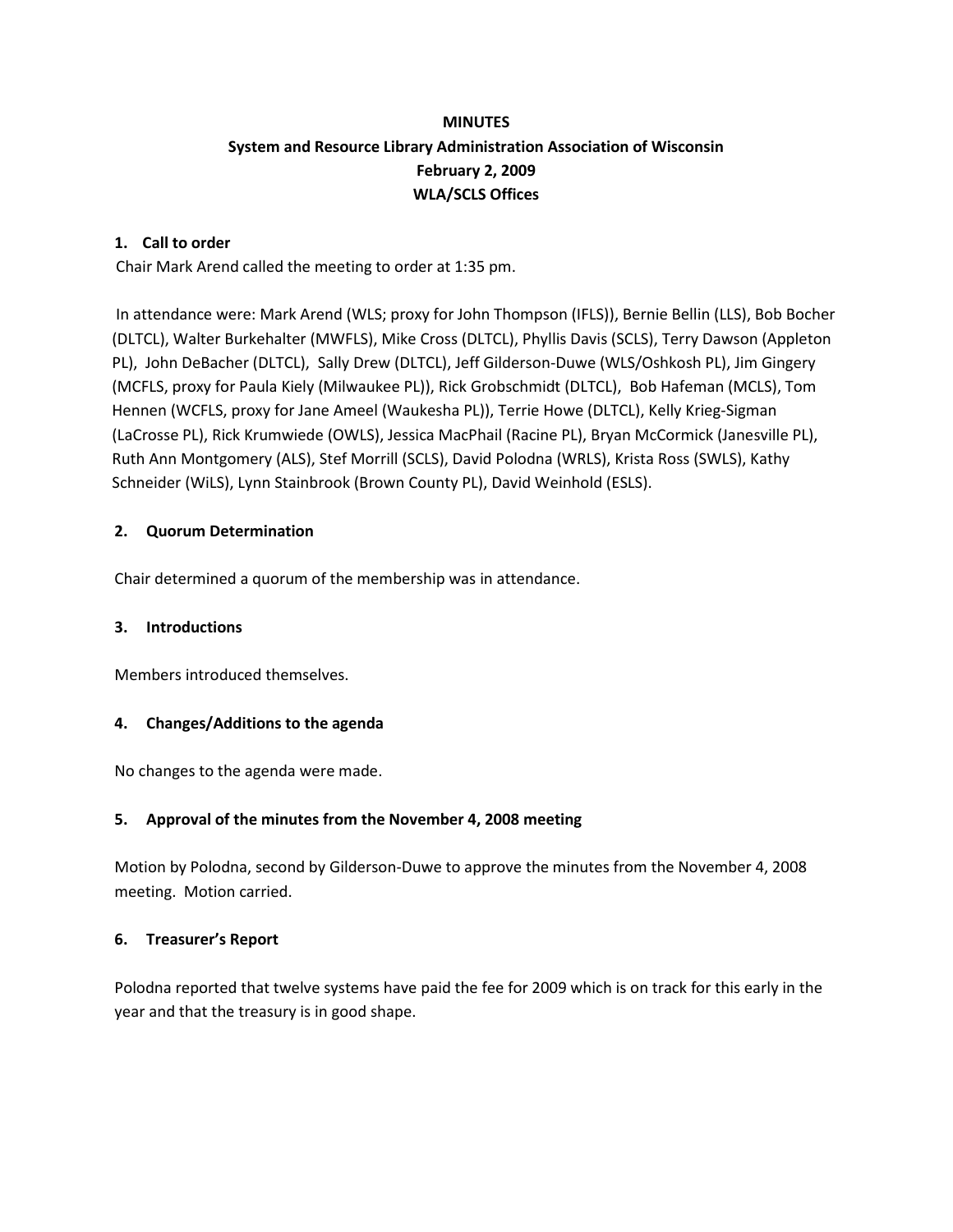## **7. Legislative Issues**

## Federal Issues:

Bob Hafeman is the 2009 Wisconsin Library Association Federal Relations Advocate. We are all cordially invited to attend National Library Legislative Day, May  $11^{th}$  &  $12^{th}$  in Washington, DC. There is a \$20 registration fee. Please contact Bob if you are interested. Polodna reminded the group that SRLAAW traditionally sends one person and can provide to \$1000 in financial support.

## State Issues:

At the State of the State address, Governor Doyle remarked that flat funding is the new increase. The budget address should be coming in a few weeks. The Governor's office has been waiting on word about the federal stimulus package and how that may affect Wisconsin.

No specific library legislation has been introduced yet. Representative Townsend's office is currently looking into the Public Library District legislation issue. Stainbrook asked if any legislation will be coming out of the Visioning Summit. Cross answered that no legislation has been introduced, but the Division is looking at CE rules and guidelines as well as the statewide library card idea which both came out the summit.

Hennen asked if any counties appear to be going after Act 420. Cross said, not that the Division is aware of, however, the Division met with the Wisconsin County Association to discuss library issues. The biggest complaint they heard had to do with the fact that counties that have a consolidated county library or a joint city-county library do not have to pay Act 420 payments, but receive them.

In a recent issue of the *Municipality*, the League of Municipalities discussed pursuing county reimbursement for capital costs.

# **8. Breakout sessions for resource library director and system directors**

Stainbrook asked for the history of the breakout sessions and why they are no longer held. Several people responded. The breakout sessions were originally intended as a means to get more Resource Library Directors to attend SRLAAW meetings. Other factors that influenced the creation of these sessions were: meetings tended to be dominated by System issues and there were quite a few joint directors at the time and the other resource library directors felt that they had separate issues they needed to discuss. Three to four breakout sessions were actually held, but attendance was so low that the practice was stopped.

Gilderson-Duwe commented that we are still in the same place and there are issues like, "what does it mean to be a resource library?" that Resource Library Directors could benefit from discussing.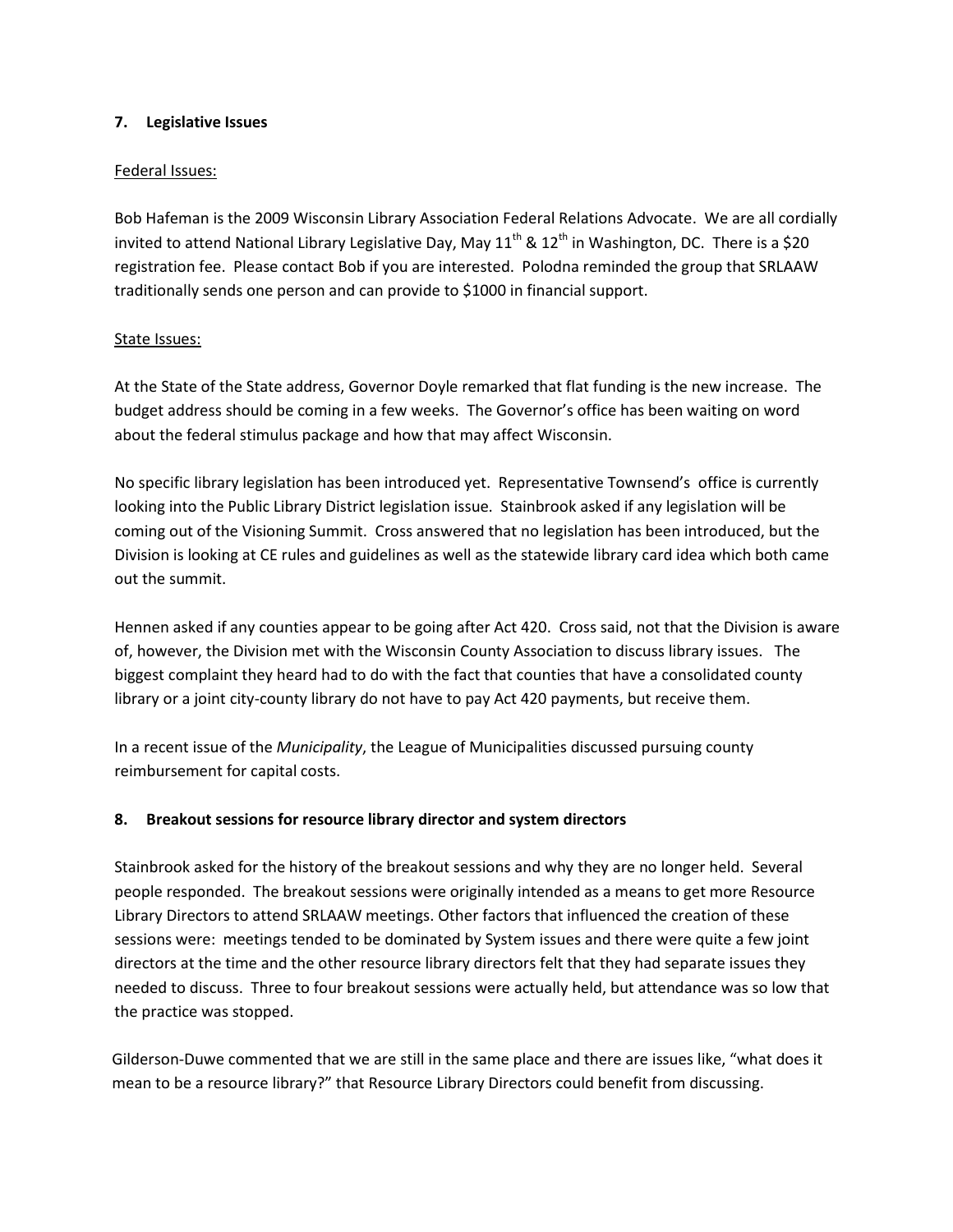Stainbrook indicated she would be interested in that topic and others. Hafeman reported that Manitowoc PL now has a new director, Cherilyn Stewart.

Gilderson-Duwe and Stainbrook will organize a meeting of the Resource Library Directors, perhaps meeting right before the SRLAAW meeting.

# **9. Act 420 Procedures.**

Weinhold reported that there is still considerable confusion surrounding Act 420 payments—how billing should be handled, to whom the payments should be made, etc. Some counties work with Systems in billing and payment. Other counties want direct billing from each library and to make direct payments to each library. He is wondering if there can be some standardization.

Polodna pointed out that unfortunately the wording in the Statute gives the county the right to decide how the billing and payment goes. There is no stated role for Systems in the language of the Statute.

Standardization may be very difficult and requires voluntary cooperation from the counties. If the counties agree to the Systems acting as billing and disbursement agents, that is perfectly legal. Krumwiede suggested having the County Library Service Plan address this issue to set the procedure for county payments.

# **10. Letter from State Treasurer regarding LGIP**

Bellin reported that he had received a letter from the State Treasurer about funds held in the LGIP. Several others indicated that they had received the same letter, others were unsure. As of Feb. 15, 2009 certain types of investments (credit papers and ……) will no longer be insured. The question is, what does this mean? Cross hasn't been able to touch base with anyone yet on this issue. Grobschmidt asked if this was a concern. The consensus was yes and this is the place where potentially large sums of money (funds for automation systems) are held. It is hoped that further clarification would be coming from the State Treasurer's office. Someone asked if a system does not have funds in the LGIP, where are they held. Many answered in a regular bank.

# **11. OCLC and new WiLS services**

Schneider updated the group about the situation with OCLC. WiLS has an agreement to continue to do billing & marketing for OCLC services. They are negotiating for the role as a preferred partner for resource sharing. WiLS is not doing a lot of training for cataloging. OCLC prices for next year will be out in March 2009 and Schneider doesn't know what we should expect.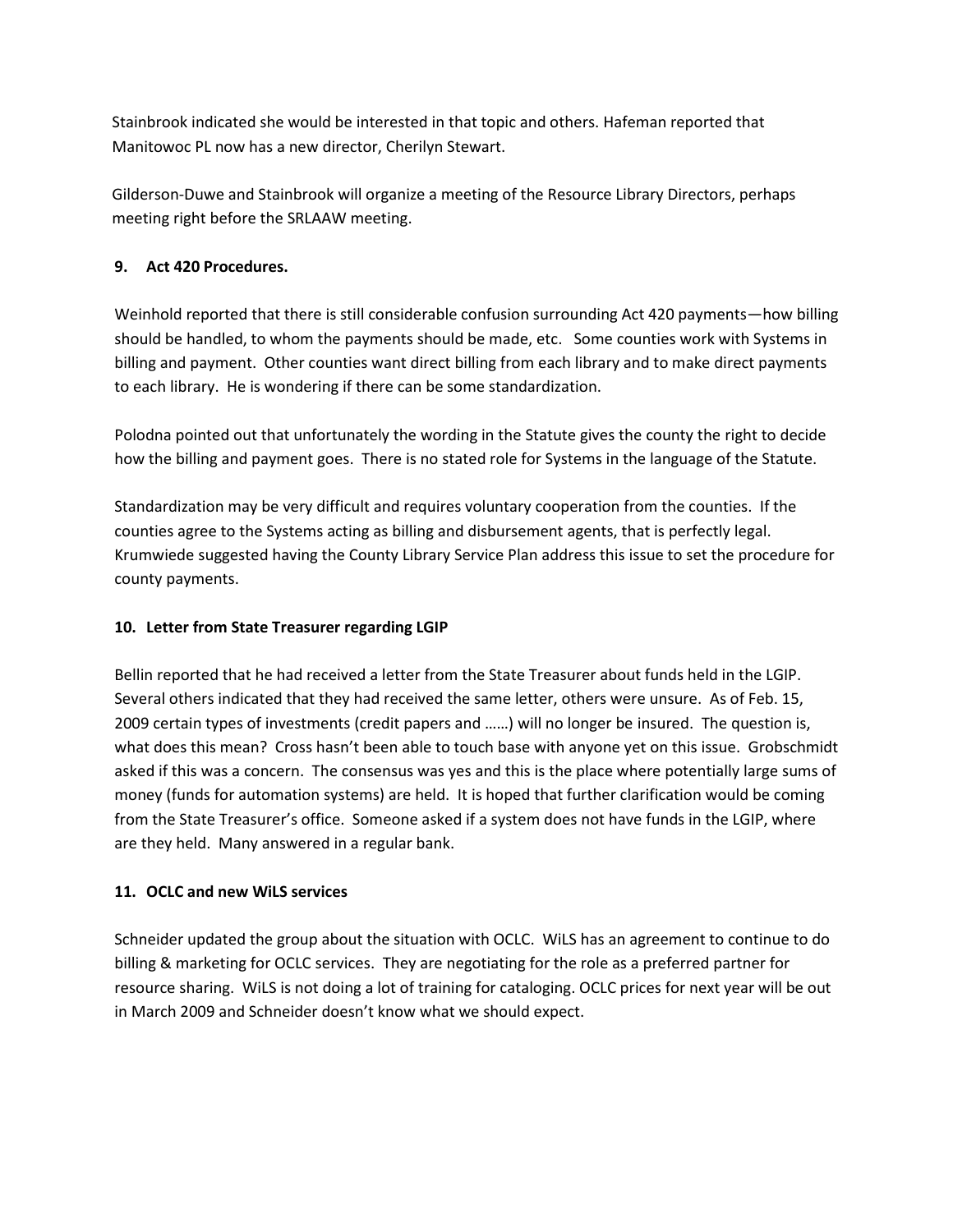There was discussion about the OCLC record use policy. Schneider reported that OCLC appears to be listening to the feedback and a review board has been created to look into this issue. The effective date of this policy has been delayed until the third quarter of 2009.

Schneider distributed a handout listing proposed new service directions for WiLS. If approved, these services will be viewed as menu options rather than negotiated individually. Some systems and libraries are serving as pilot sites for many of these services.

There will be a new definition for membership to WiLS. For the most part, most public libraries are part of a group membership. Full membership in WiLS will have a different meaning after July 1, 2009. The goal is to have it cost a little less, but no more, than what libraries/systems are paying now for membership and surcharge. (There will be no surcharge after July 1st)

Davis asked about the status Ohio's open source resource sharing project. Ohio decided to use their LSTA funding and partner contributions and went ahead with a RFP. The deadline for the RFP was Friday, January 30, 2009. They have a fairly aggressive schedule with March 6, 2009 as the target date for vendor selection. There is a separate ILS piece, but no RFP has been seen as of yet.

#### **12. DLTCL Reports**

 **State and federal budget update:** The state budget was talked about earlier in the meeting. There has been no word on the request for statewide delivery. Everyone is pretty tight-lipped around the Capital these days. As far as the federal budget goes, we are still waiting for the LSTA budget to be approved. There have been delays while waiting for the administration changeover and now the stimulus package. We have no idea when we will know how much, if any stimulus money Wisconsin will receive.

Hennen asked: Should we be planning for a 0% increase? And will the budget be done by July? Grobschmidt answered that the Governor has said education and libraries are priorities, but nothing is off the table and "No increase is the new increase". No idea whether the budget will be passed by July, but that is the hope.

- **Public Library Annual Reports:** DeBacher reported that progress is being made on the online annual report problem as the vendor is now working on the forms. There were problems with the pre-populated field and some data was not showing in the final report. DeBacher is asking the Systems to try to held libraries "clean up" funny looking data. The Division is hoping to switch to another reporting software program after this year. Another reminder that OverDrive and NetLibrary circulation stats should be reported at the System level and not the local level. The goal is still to have the reports, including the System Annual Report, ready for March 1.
- **Gates Hardware grant update and Technology survey:** Update on Gates Hardware grant—16 of 17 Systems had eligible libraries. Bocher sent an email to systems asking if they would help remind grant participants of deadlines, handle the disbursement of grant funds and aid in the purchasing/configuration/installation of the PCs. He has heard from several systems. He needs to know so that he can figure a budget to propose to the Gates people for reimbursement to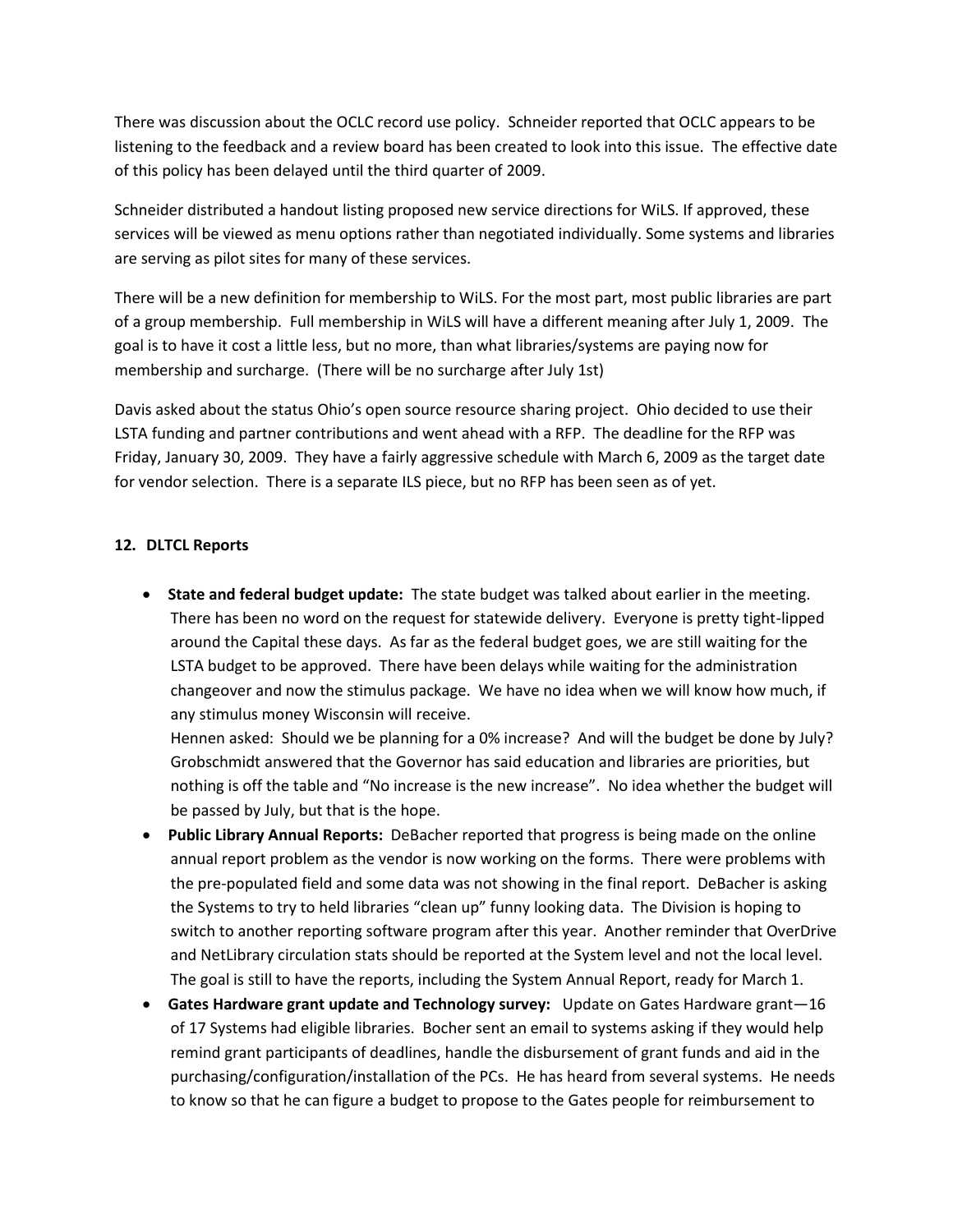Systems for this assistance. Not sure what the final total will be, one idea is to set an amount per PC awarded.

## Grant timeline:

March 2: will notified of eligible libraries, how many PCs awarded and total \$ amount. Libraries will then need to send a letter to Bocher accepting or declining the grant. Late Sept/early Oct.: Participating libraries will need to send a representative to the PLA advocacy programs in Chicago.

Participating libraries will be required to fill out the ALA Technology survey every fall. The libraries will also be responsible for coming up with the matching funds. The grant is divided into 2 sections. The first year (2010) there is a 25% match required and the second year (2011) it's a 50% match required.

Libraries will have to accept the total number of PCs awarded—not just decide to take a fewer number. There may be some consideration if space is truly an issue.

## Technology Surveys:

A few years ago, the Division did a technology budget survey. Bocher handed out copies of that survey. This survey may be repeated in the near future and Bocher would like input on the survey form. Contact him if you have comments.

Lara Clark, from the ALA Research & Stat. Division would like to use Wisconsin as a showcase for some work ALA does in collecting data on technology. Bocher will be asking some of the Systems if we would be willing to host focus groups in our area. Look for more information in a few weeks or so.

 **Personnel Update:** Cross reported two retirements from the Public Library Development Team—Al Zimmerman and George Hall. One of the key IT support people for the online annual report retired as well. Drew reported three retirements at Reference and Loan—Terry Wilcox, Loretta Harmatuck and Willeen Tretheway. The Governor has imposed a hiring freeze so it's not likely that these positions will be filled until at least July 2009, if then.

Given the reduction in staff, the group was asked about need for certain information that Al and or George produced:

- 1. Do we still need a print copy of the library statistics? Consensus was **no** as they are available online.
- 2. Does the Public Library Directory need to be printed? Consensus was **no** , but it was requested that a PDF of the directory be made available online for those who wish to print it for themselves.
- 3. The Levy rate calculations—do we still need? Consensus was **yes.**